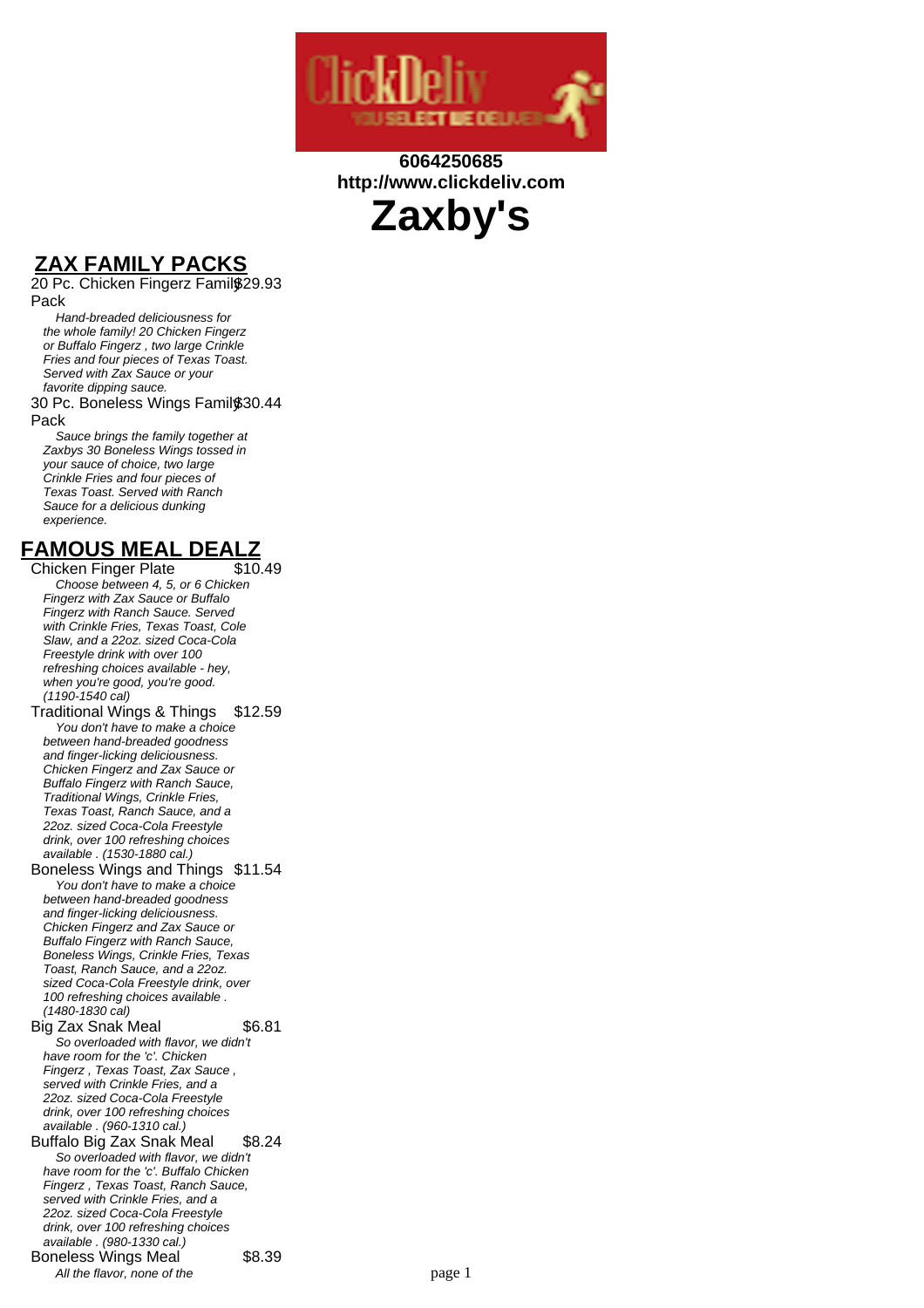obstructions. Five of our tender, tasty Boneless Wings tossed in your choice of sauce. Complete with Texas Toast, Celery and Ranch Sauce, served with Crinkle Fries, and a 22oz. sized Coca-Cola Freestyle drink, over 100 refreshing choices available (1000-1450 Cal)

Traditional Wings Meal \$10.24

Don't worry, no buffalo were harmed in the making of this meal. Traditional Wings, Texas Toast, Celery and Ranch Sauce, served with Crinkle Fries, and a 22oz. sized Coca-Cola Freestyle drink, over 100 refreshing choices available in-store. (1060-1510 Cal)

### **BIG ZALADS**

The House Zalad \$10.17 Traditional but never boring. Mixed greens, red cabbage, carrots, cucumbers, Roma tomatoes, cheddar and Jack cheeses, and fried onions with Texas Toast. Choose between Fried, Grilled, or Garden. (400-700 cal)

The Cobb Zalad \$10.17

Mixed greens, red cabbage and carrots topped with grilled chicken, Roma tomatoes, cucumbers, bacon, hard-boiled egg, fried onions, cheddar and Jack cheeses with Texas Toast. Try it today with Lite Ranch Dressing. Choose between Fried, Grilled, or Garden. (520-820 cal)

The Caesar Zalad \$10.17 This one's got all your usual suspects, but with a kick of Zaxby's flavor. Mixed greens, Parmesan cheese, bacon, and croutons. Try it today with Caesar Dressing. Choose between Fried, Grilled, or Garden. (280-580 cal) The Blue Zalad \$10.17

Mixed greens, red cabbage, carrots, Roma tomatoes, blue cheese crumbles, fried onions with Texas Toast. Choose between Buffaloed,

### **SANDWICH MEALZ (SANDWICH ONLY)**

Blackened, or Garden. (370-690 cal)

Southern TLC Fillet Sandwich \$6.81 **Only** 

What s more Southern than a ripe tomato and mayonnaise sandwich? Well, one that comes with a buttermilk marinated breast fillet hand-breaded in our custom seasonings. We added crisp shredded lettuce, cause why not? Getchoo one!

Kickin Chicken Sandwich Only \$6.60 It's our famous chicken with a kick. (See what we did there?) Chicken Fingerz , Ranch Sauce and Tongue Torch on Texas Toast.

Grilled Chicken Sandwich Only\$7.13 Not living the fried life? Try this favorite with grilled chicken. Honey Mustard Sauce, tomatoes, and crisp lettuce on a toasted potato bun.

3 Nibblerz Sandwich Only \$6.92 Delicious and downright adorable. Three snack-sized Nibblerz with our classic Chicken Fingerz tucked in a toasted bun and topped with Zax Sauce .

Zaxby's Club Sandwich Only \$6.81 Chicken Fingerz, bacon, crisp lettuce, tomatoes, mayonnaise, and American Cheese on Texas Toast. Cajun Club Sandwich Only \$6.88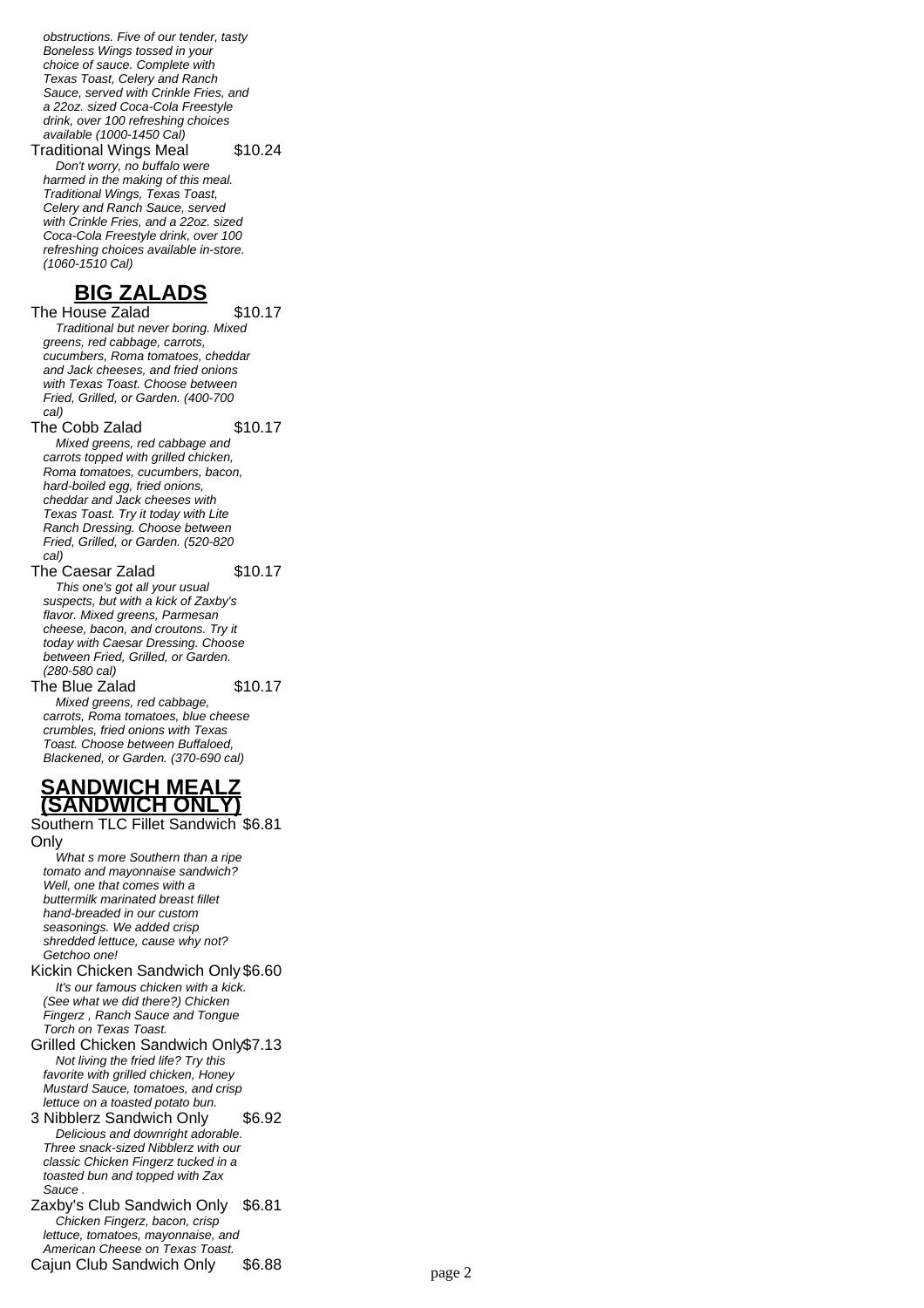Blackened chicken, bacon, crisp lettuce, tomatoes, Ranch Sauce, and American cheese on a toasted potato bun.

Chicken Finger Sandwich Only\$6.60 Chicken Finger Sandwich Meal

### **SANDWICH MEALZ (MEALS)**

Southern TLC Fillet Sandwich \$10.49 Meal

What s more Southern than a ripe tomato and mayonnaise sandwich? Well, one that comes with a buttermilk marinated breast fillet hand-breaded in our custom seasonings. We added crisp shredded lettuce, cause why not? Getchoo one

Chicken Finger Sandwich Me&10.03 Chicken Fingerz , Zax Sauce , crisp lettuce, and tomatoes on a toasted potato bun. Includes Crinkle Fries and a 22oz drink.

#### Kickin Chicken Sandwich Mea10.49 It's our famous chicken with a kick. (See what we did there?) Chicken Fingerz , Ranch Sauce and Tongue Torch on Texas Toast. Includes Crinkle Fries and a 22oz drink.

Grilled Chicken Sandwich Meaß9.96 Not living the fried life? Try this favorite with grilled chicken, Honey Mustard Sauce, tomatoes, and crisp lettuce on a toasted potato bun. Includes Crinkle Fries and a 22oz drink.

3 Nibblerz Sandwich Meal \$9.75 Delicious and downright adorable. Three snack-sized Nibblerz with our classic Chicken Fingerz tucked in a toasted bun and topped with Zax Sauce. Includes Crinkle Fries and a 22oz drink. .

Zaxby's Club Sandwich Meal \$10.49 Chicken Fingerz, bacon, crisp lettuce, tomatoes, mayonnaise, and American Cheese on Texas Toast. Includes a Crinkle Fries and a 22oz drink.

Cajun Club Sandwich Meal \$10.49 Blackened chicken, bacon, crisp lettuce, tomatoes, Ranch Sauce, and American cheese on a toasted potato bun. Includes Crinkle Fries and a 22oz drink.

### **FAMOUS FINGERZ & WINGS**

Boneless Wings 56.04 All the flavor, none of the obstructions. Our tender, tasty Boneless Wings, served with celery and Ranch Sauce, tossed in the sauce of your choice. (310-1710 cal)<br>raditional Wings \$8.39 Traditional Wings Order them to share, or to keep them all to yourself... we won't judge. Our Traditional Wings, served with celery and Ranch Sauce, tossed in the sauce of your choice.

# **ZAX KIDZ**

Kiddie Fingerz **\$5.83** Choose from Chicken Fingerz with Zax Sauce or Buffalo Fingerz with Ranch Sauce. Served with Crinkle Fries, Kidz Drink, and a Treat. Yum yum in the tum tum. (720-920 cal) Kidz Nibblerz  $$5.83$ Bite-sized for the pint-sized. One of our classic Chicken Fingerz , tucked in a toasted bun and topped with Zax Sauce, served with Crinkle Fries,<br>page 3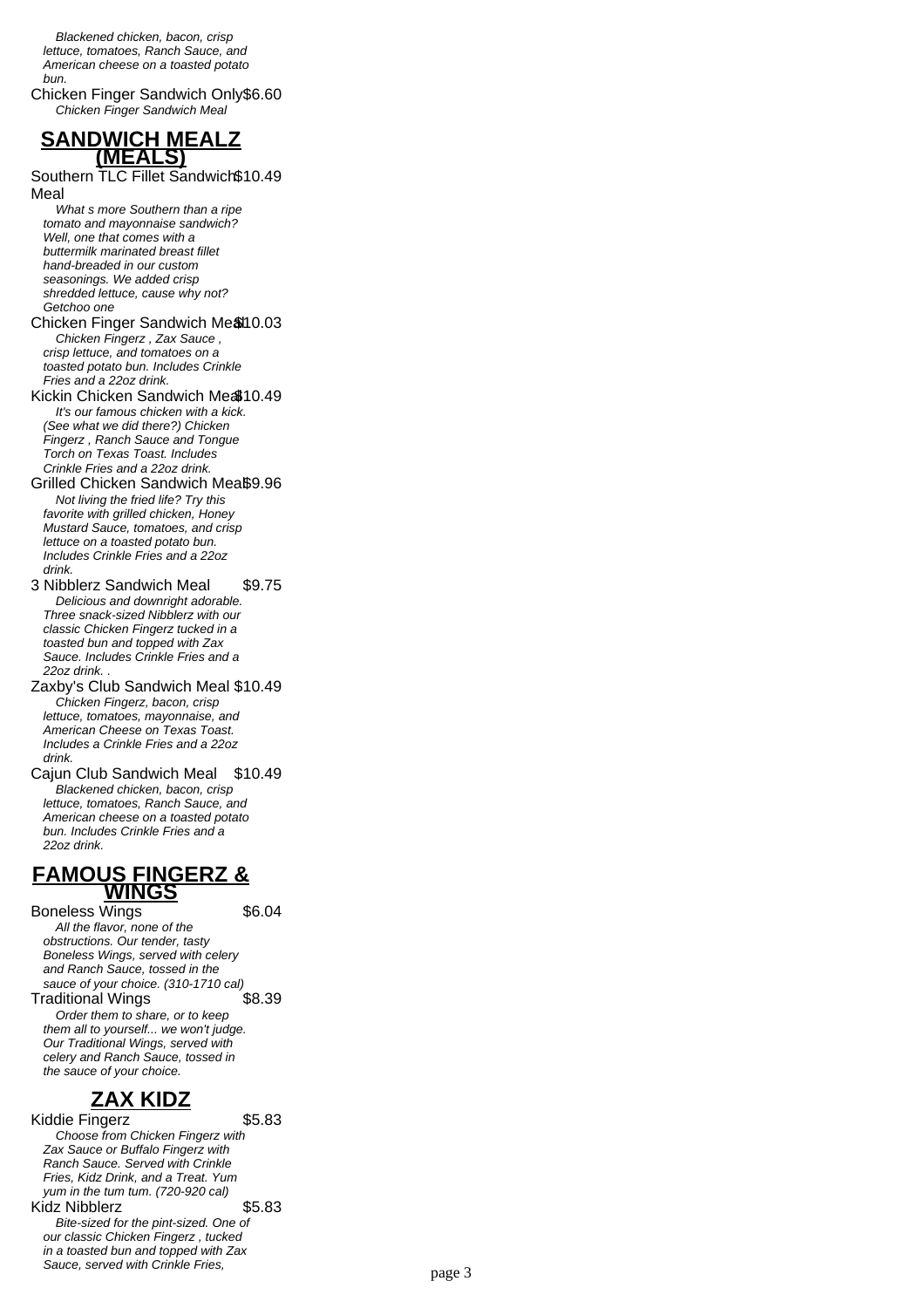Kidz Drink, and a Treat. (670-850 Cal) Kiddie Cheese  $$5.83$ Grilled cheese, Crinkle Fries, Kidz Drink, and a Treat. Lunchboxes everywhere are green with envy. (840-1020 Cal)

### **SHAREABLES & SIDES**

Fried White Cheddar Bites \$5.24 Batter-fried white cheddar cheese pieces with marinara dipping sauce. Bite-sized gooey, cheesy goodness? Yes, please! (690 Cal) Tater Chips \$5.24 Thin-sliced fried potatoes with Ranch Sauce. You may never settle for bagged chips again. (880 Cal) Crinkle Fries \$2.09 Crispy, crinkle-cut fries with our signature seasoning salt. Nom, nom, nom. (370-910 Cal) Side Salad \$3.87 Try the lighter side of sides. Fresh salad greens, with red cabbage and carrots, topped with Roma tomatoes and cucumbers, served with your choice of dressing. (15 Cal) Coleslaw - Cup \$2.36 Sweet, creamy and dreamy. Diced cabbage and carrots mixed with our signature coleslaw dressing. (140 Cal) Basket Of Celery \$2.09 20 Celery sticks with Ranch sauce. (400 Cal) Basket Of Texas Toast \$3.68 3 pieces of our thick-cut toast grilled with our signature garlic spread. (460 Cal) Extra Chicken Finger \$2.09 Hand-breaded on the outside, tender on the inside, its like the bad boy who is secretly the big ol' softie of our menu. (100-110 Cal) The Nibbler  $\sim$  \$2.93 Stop a snack craving in its tracks with one of our classic Chicken Fingerz , tucked in a toasted bun and topped with Zax Sauce . (320 Cal)

#### **DESSERTS**

Brownie \$1.84 A freshly baked, deliciously tempting brownie made with chocolate chunks. No, you can't lick the bowl! (380 Cal) Cookie \$0.79 Just like mom used to make, only better. (Sorry, mom.) Fresh-baked cookies of the Chocolate Chip, White Chocolate Macadamia and Oatmeal Raisin persuasion. (160-510 Cal)

### **DRINKS**

| Drink-22oz                | \$2.63 |
|---------------------------|--------|
| Drink-32oz                | \$2.89 |
| Drink-42oz                | \$3.14 |
| Gallon of Sweet Tea       | \$5.24 |
| Gallon of Unsweetened Tea | \$5.24 |
| Kidz Drink                | \$1.04 |
| Milk                      | \$1.04 |
| Apple Juice               | \$1.04 |

### **SAUCES**

| Zax Sauce            | \$0.26 |        |
|----------------------|--------|--------|
| Ranch                | \$0.26 |        |
| <b>Honey Mustard</b> | \$0.26 |        |
| Marinara             | \$0.26 |        |
| Wimpy                | \$0.26 |        |
| Tongue Torch         | \$0.26 | page 4 |